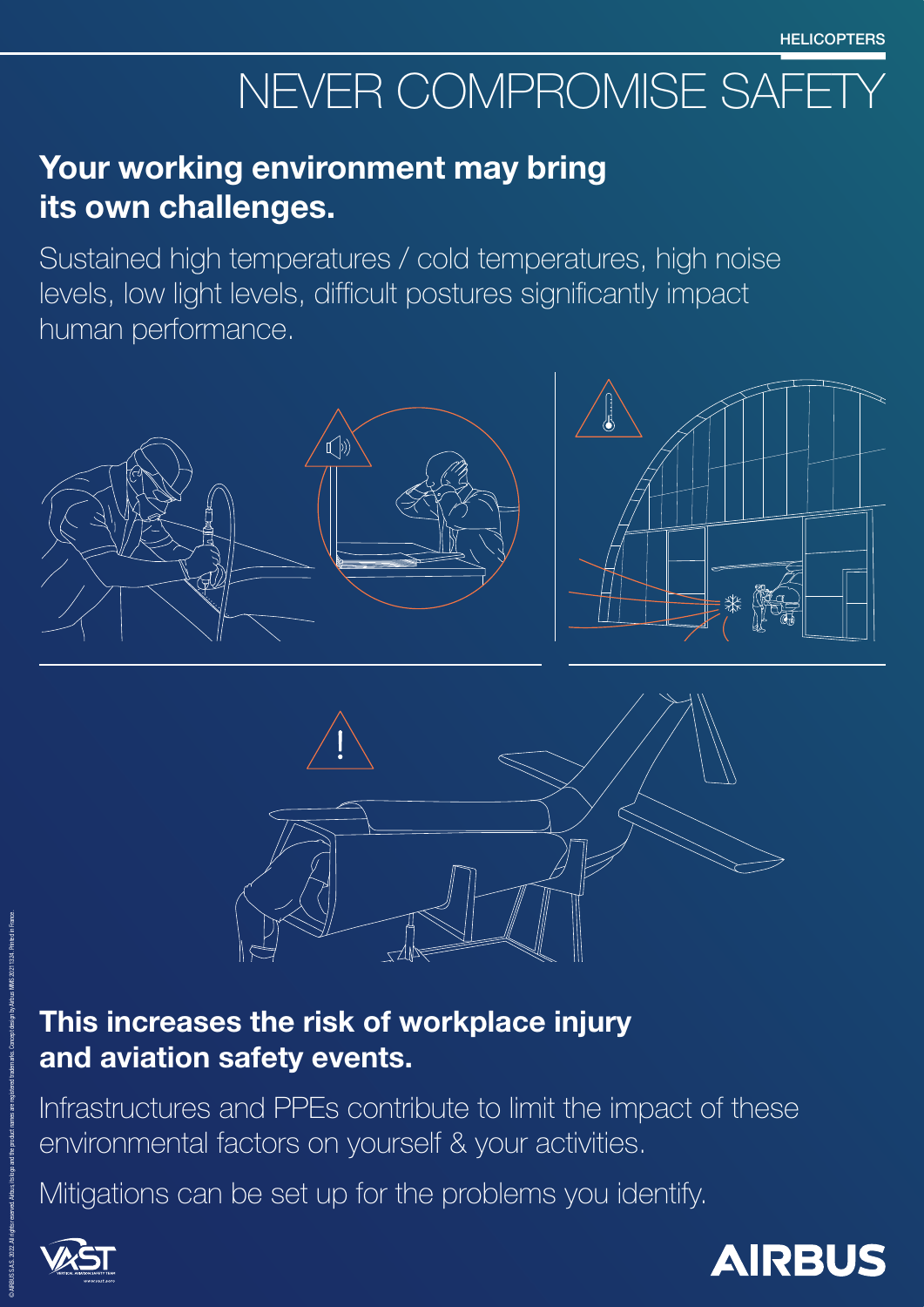De telles situations augmentent le risque d'accidents du travail et d'événements mettant à risque la sécurité aérienne. Les infrastructures et les EPI contribuent à limiter l'impact de ces facteurs environnementaux sur vous-même et vos activités. Des mesures d'atténuation peuvent être mises en place pour les problèmes que vous avez identifiés.





## Votre environnement de travail peut comporter ses propres défis.

Etre exposé de manière prolongée à des températures élevées ou basses, à des niveaux de bruit élevés, à de faibles niveaux de luminosité et de mauvaises postures impacte significativement les performances humaines.







# PAS DE COMPROMIS AVEC LA SÉCURITÉ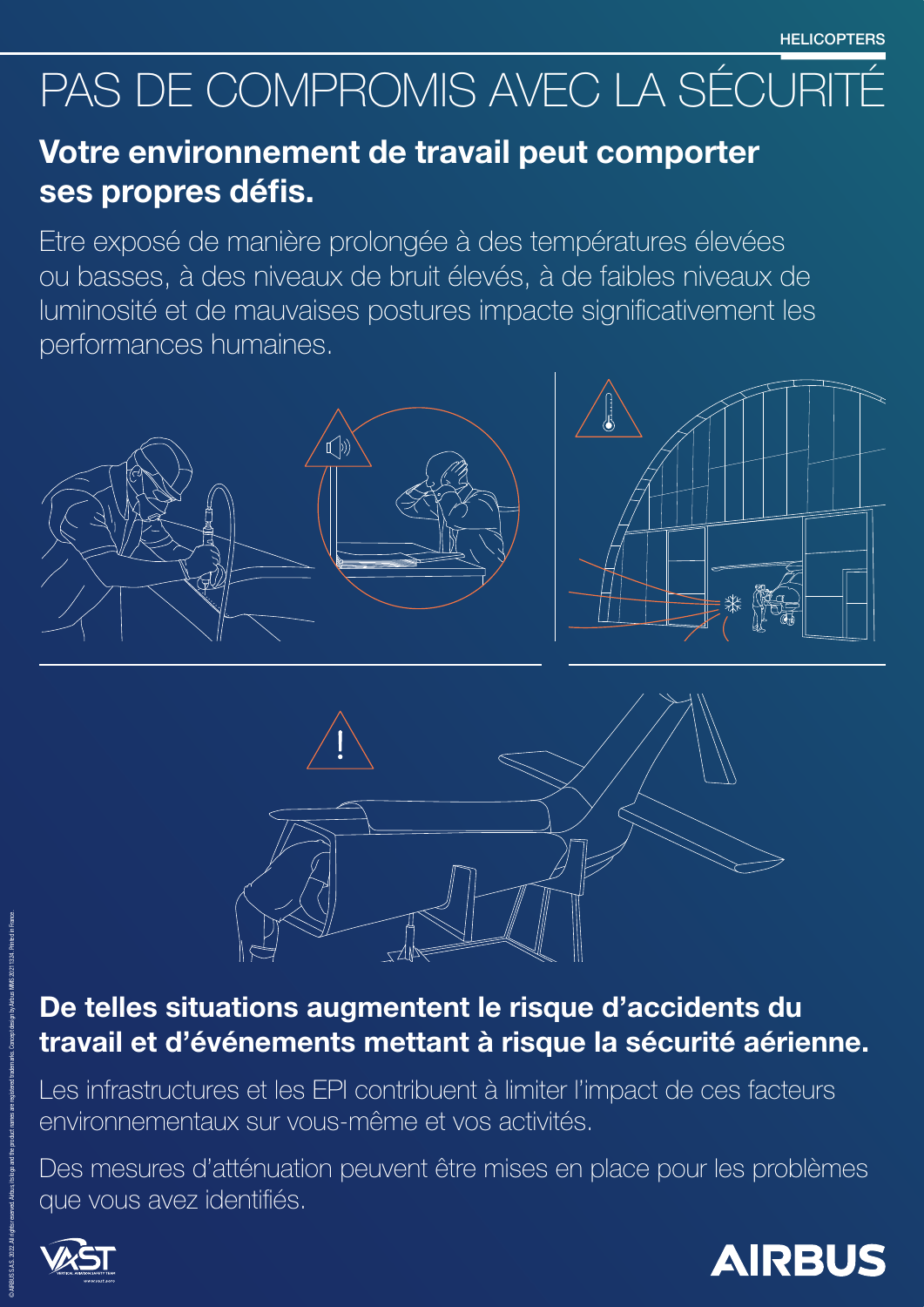Esto aumenta el riesgo de lesiones en el lugar de trabajo y de sucesos de seguridad operacional. Las infraestructuras y los EPP contribuyen a la reducción del impacto de estos factores ambientales sobre ti y sobre tus actividades. Se pueden implementar medidas de mitigación para los problemas que identificas.





#### El entorno de trabajo puede traer desafíos propios.

Las temperaturas altas / frías prolongadas, los altos niveles de ruido, los bajos niveles de luz, las posturas difíciles tienen un impacto considerable sobre el rendimiento humano.



© AIRBUS S.A.S. 2022. All rights reserved. Airbus, its logo and the product names are registered trademarks. Concept design by Airbus MMS 20211324. Printed in France.

## NUNCA COMPROMETAS LA SEGURIDAD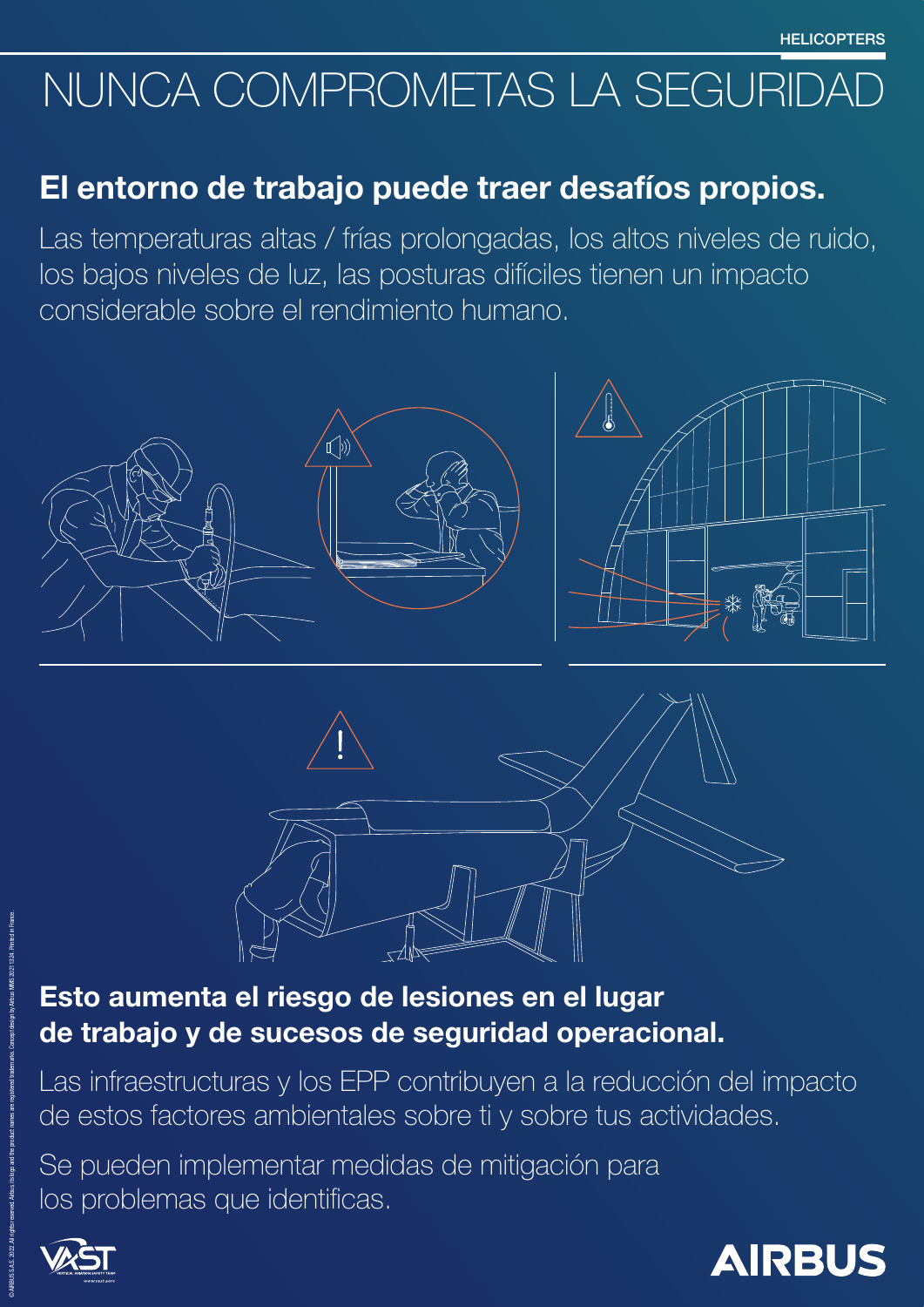## NON COMPROMETTERE MAI LA SICUREZZ

#### Ciò aumenta il rischio di infortunio sul posto di lavoro e di eventi legati alla sicurezza aerea.

Le infrastrutture e i DPI contribuiscono a limitare l'impatto di questi fattori ambientali su te stesso e sulle tue attività.

Varie mitigazioni possono essere predisposte per i rischi individuati.





#### Il tuo ambiente di lavoro può portare le sue sfide.

Sostenere Alte/basse temperature, alti livelli di rumore, bassi livelli di luminosità e posture difficili hanno un impatto significativo sulle prestazioni umane.



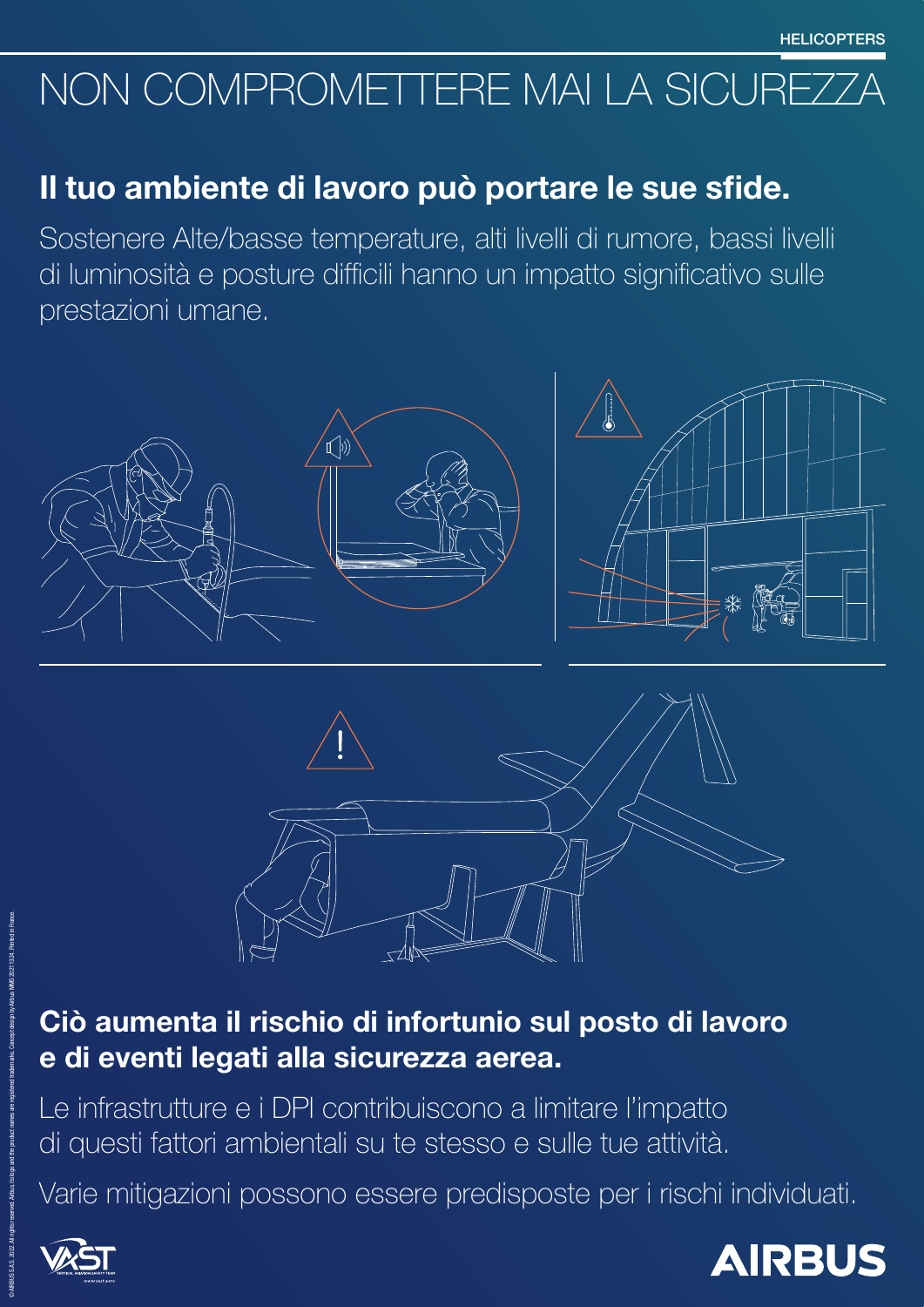## Isso aumenta o risco de lesões no local de trabalho e aumenta o risco de eventos da segurança de voo. As infraestruturas e os EPIs contribuem para limitar o impacto destes fatores ambientais em você e nas suas atividades. Medidas mitigatórias podem ser adotadas para os problemas que você identificar.





### Seu ambiente de trabalho pode apresentar dificuldades que lhe são próprias.

Temperaturas altas ou baixas permanentemente, altos níveis de ruído, baixos níveis de iluminação, posturas desconfortáveis, impactam significativamente o desempenho humano.







# NUNCA COMPROMETA A SEGURANÇA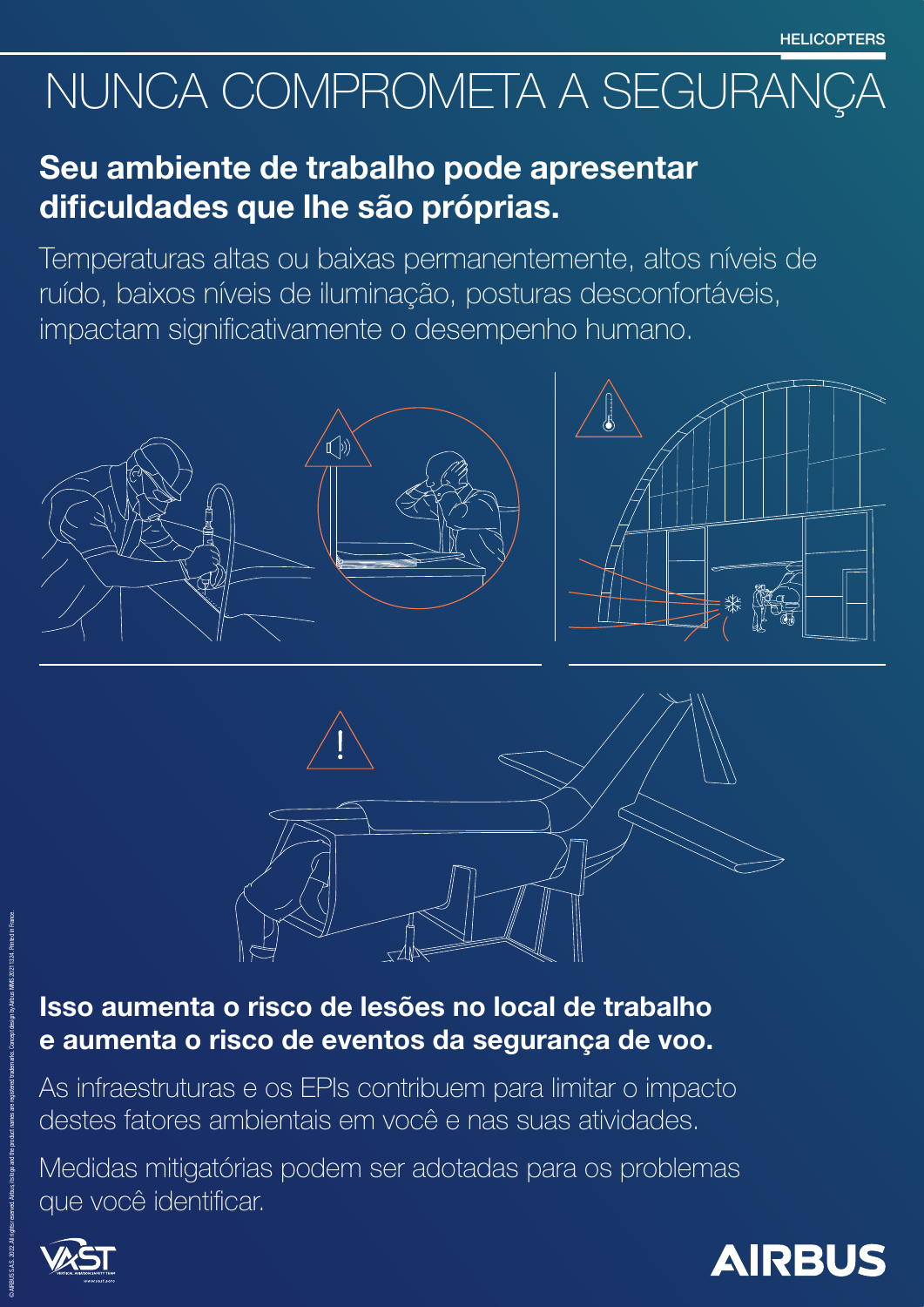## **Это повышает риск травмирования на рабочем месте, а также риск авиационных происшествий.**

Инфраструктура и средства индивидуальной защиты помогут ограничить воздействие этих факторов среды на вас и вашу работу.

#### При выявлении вами тех или иных проблем их влияние может быть ограничено принятием специальных мер.





#### **Ваша рабочая среда может нести в себе специфические риски.**

Устойчивые высокие/низкие температуры, высокий уровень шума, низкая освещенность, неудобные позы значительно влияют на производительность человека.





## НИКОГДА НЕ ПРЕНЕБРЕГАЙТЕ БЕЗОПАСНОСТЬЮ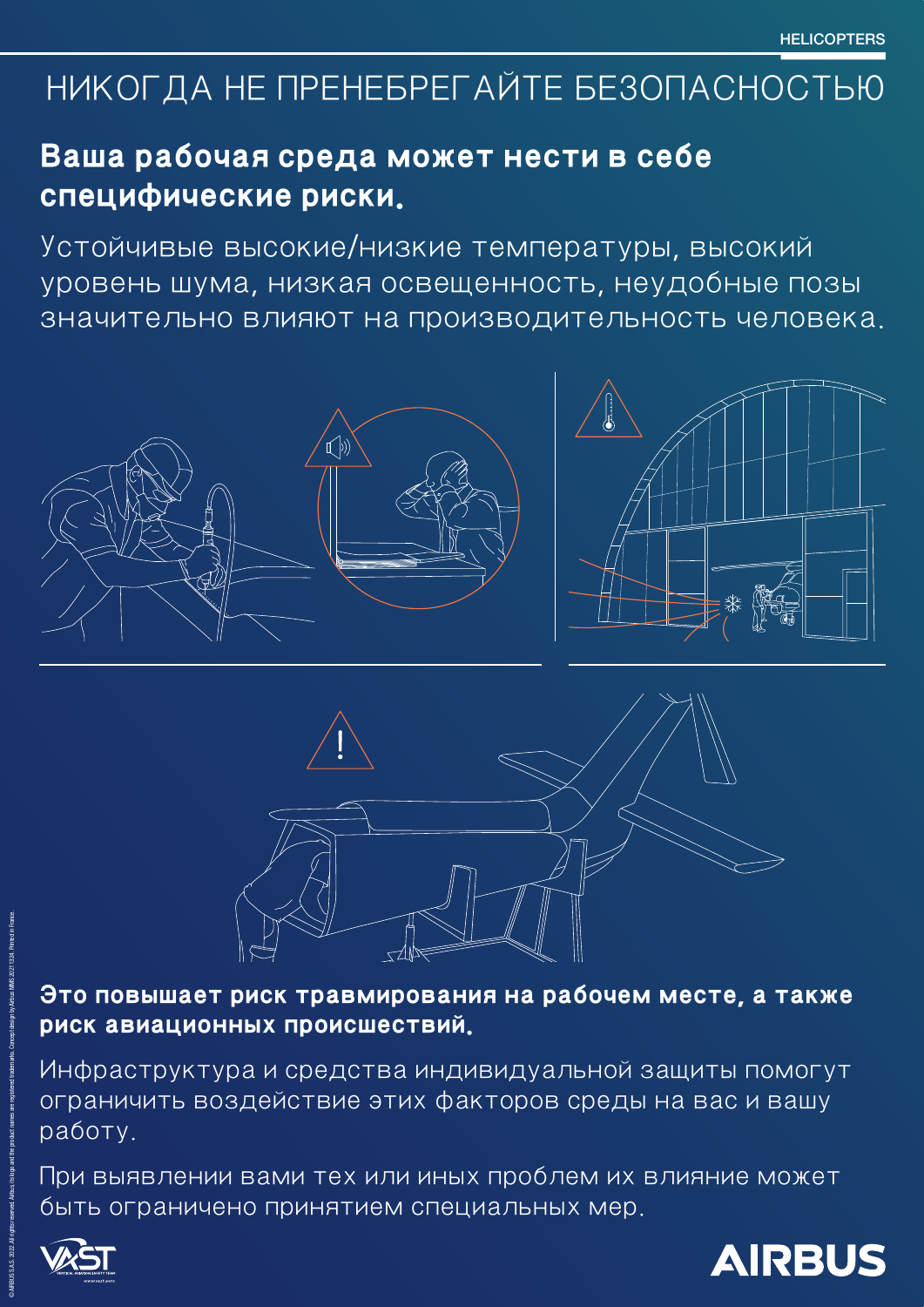## **这些问题会增加工伤、航空安全事件的风险。**

#### 我们的设施和您的防护用品旨在减少这些环境因素对您自身和对 您的活动的影响。

#### 针对您发现的问题,可以制定相应的缓解措施。





#### **您的工作环境本身可能会带来一些难题。**

持续的高温/低温、高噪音、低照明、高难度姿势显著影响人员表 现。





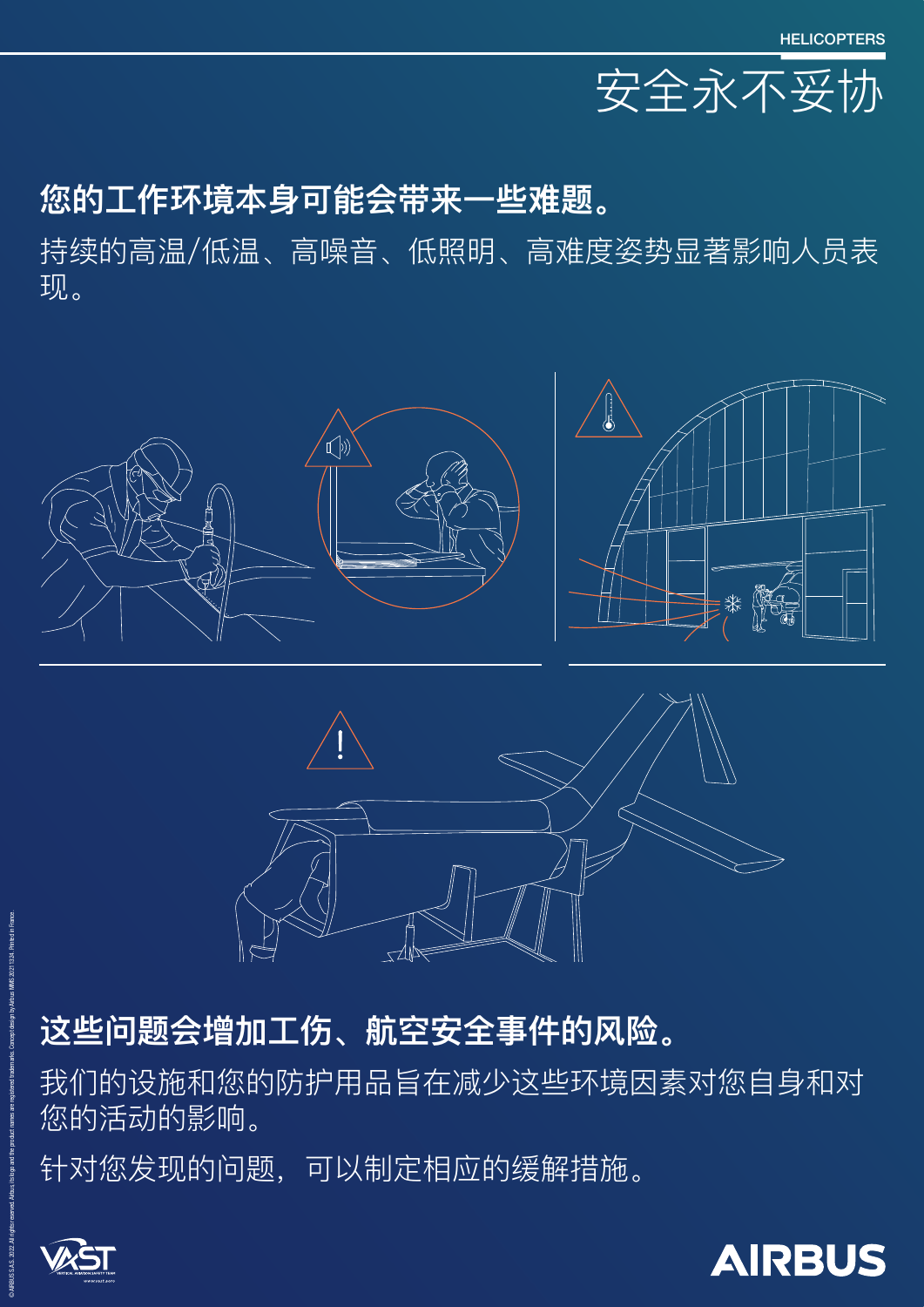## Dies erhöht das Risiko von Verletzungen am Arbeitsplatz und von Vorfällen im Bereich der Flugsicherheit. Infrastrukturen und PSA tragen dazu bei, die Auswirkungen dieser Umweltfaktoren auf Sie und Ihre Tätigkeiten zu begrenzen. Für die von Ihnen festgestellten Probleme können Maßnahmen zur Abmilderung ergriffen werden.





### Ihr Arbeitsumfeld kann seine eigenen Herausforderungen mit sich bringen.

Anhaltend hohe bzw. kalte Temperaturen, ein hoher Lärmpegel, schlechte Lichtverhältnisse und schwierige Körperhaltungen beeinträchtigen die menschliche Leistungsfähigkeit erheblich.





#### GEHEN SIE NIEMALS KOMPROMISSE AUF KOSTEN DER SICHERHEIT EIN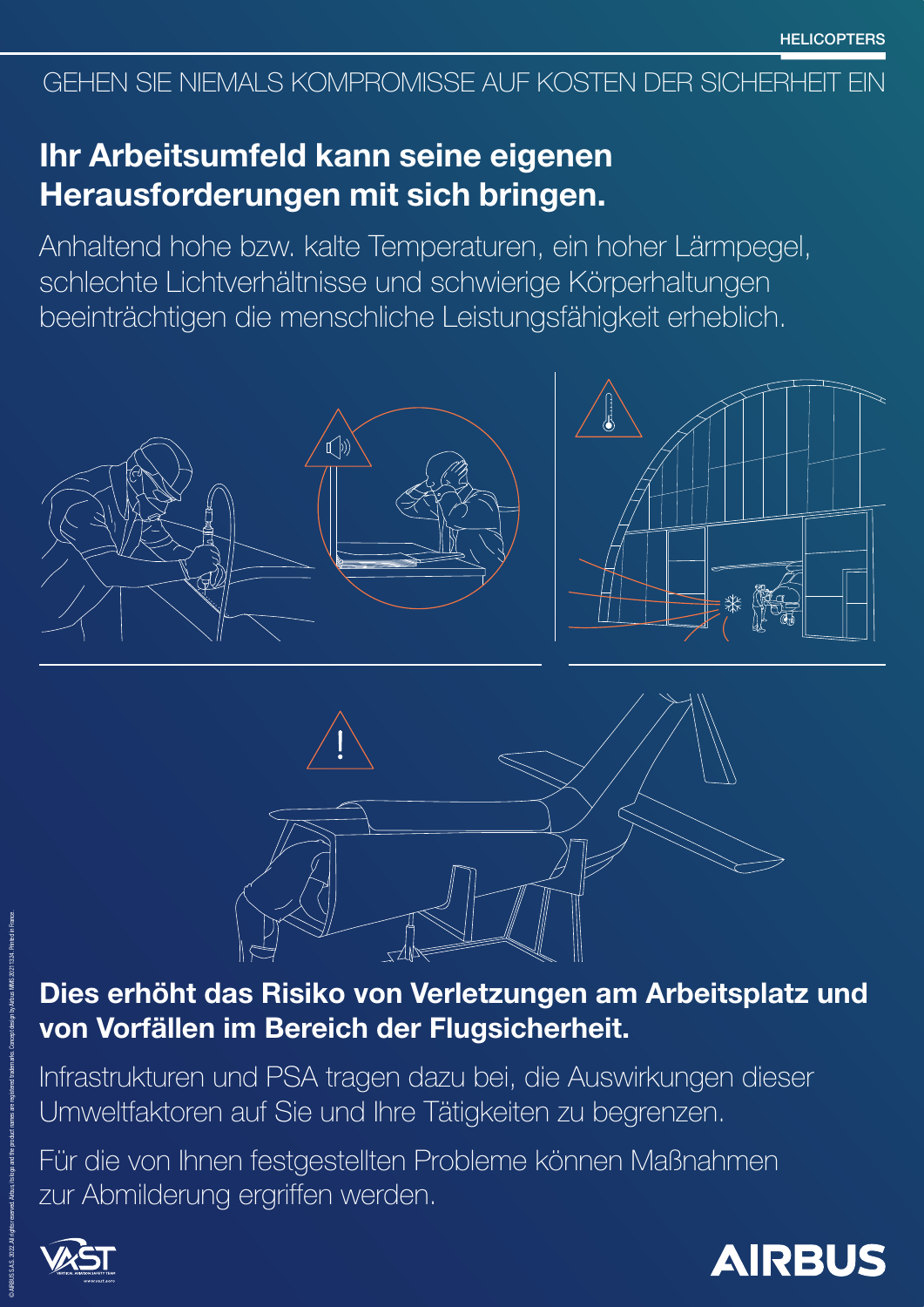## **これは、職場での怪我や航空安全に絡む事故のリスクを 高めます。**

#### 設備と個人用防護具は、こうした環境要因があなた自身とあな たの仕事に与える影響の軽減に役立ちます。

#### あなたが見つけた問題に、対策を講じることは可能です。





## **職場環境そのものが問題の原因となることがあります。**

長時間の高温 / 低温状態、高騒音レベル、低照度、無理な姿勢 は人間のパフォーマンスに重大な影響を与えます。



# 安全に妥協は禁物